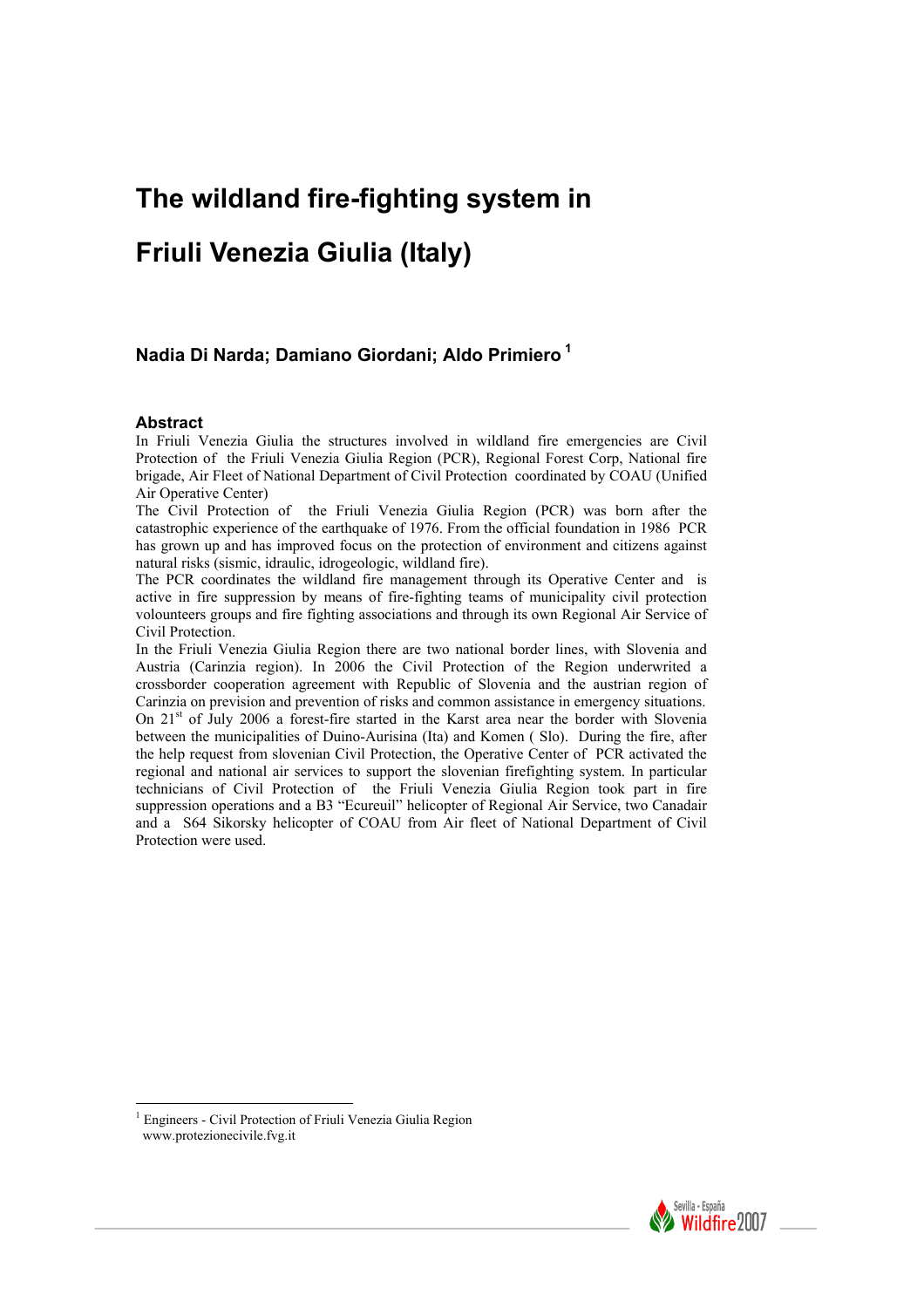#### *Friuli Venezia Giulia*

The Friuli Venezia Giulia is a region located in north-eastern Italy. Its territory is delimited by the Carnic and Julian Alps and the Adriatic sea. It ranges from snowy Alpine mountains to very green Prealps, gentle hilly slopes, fertile plains and enchanting beaches.

The surface of the Region is 7 855 sq.km, about 30% is wooded, in particular with beech, pine, manna-ash, oak and carpine.

The region is characterized by two types of climate: Alpine in the North and Mediterranean in the plain. The driest periods are the late winter from the middle of January to the middle of March and the summer season in July and August: during these periods there are the most of the wildland fires.

Precipitation is abundant but humidity decreases quickly especially in the karstic area, because of limestone nature of the rocks and because of the wind's action. In particular, the karstic zone of Trieste suffers from violent and freezing north-eastern wind named "Bora" that blows with gusts of more than 100 km/h speed.

#### *The Civil Protection of the Friuli Venezia Giulia Region*

The Civil Protection of the Friuli Venezia Giulia Region (PCR) was born after the catastrophic experience of the earthquake of 1976. From the official foundation in 1986 PCR has grown up and has improved his focus on the protection of environment and citizens.

The main activities of PCR are grouped in these tasks:

- o Prevention;
- o Forecasting Prediction Alert;
- o Fast intervention Rescue.

The regional Civil Protection System is based on the regional functionaries working in the Operative Center of the PCR (OC) of Palmanova and the civil protection volunteers organized in the municipality groups. The OC is connected with National Department of Civil Protection in Rome.

The Operative Center in Palmanova is composed by:

- Technical and scientific service for forecasting-prediction, alerting and coordination of rescue
	- h24 control room
	- **Monitoring networks and logistic**
- o Service of prevention and fast intervention
	- Civil an environmental engineers, geologists and technicians,
	- Volunteers management
- Administrative service

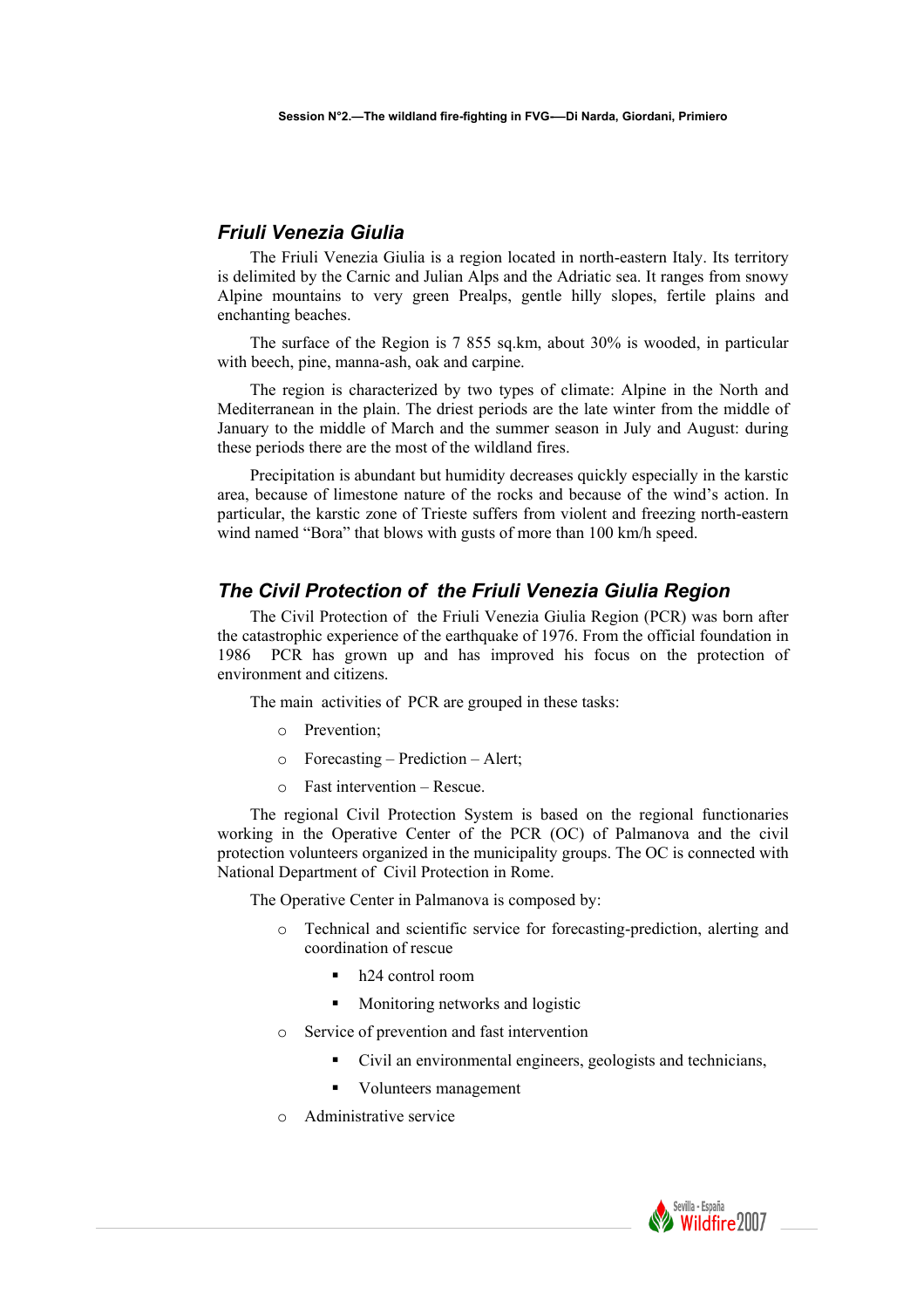**Thematic Session no. 2 —The wildland fire-fighting in FVG-—Di Narda, Giordani, Primiero** 



 **Figure 1**—Civil Protection of Friuli Venezia Giulia: h24 control room.

Municipality civil protection groups are formed by 11000 Volunteers organized in:

- o 219 technical-logistic teams;
- o 119 fire-fighting teams;
- o 1 water rescue team.

## *The wildland fire-fighting system in FVG*

The PCR coordinates the wildland fire management in collaboration with Regional Forest Corp. The activities of the wildland fire-fighting system in FVG are:

- o Prevention,
- o Fire suppression,
- o Recovery and restoration of burned areas.

Prevention is focused on:

- o instruction of citizens about wildfires emergency;
- o vigilance;
- o prevention interventions.



**Figure 2**—Volunteers, regional functionaries and forest functionaries and rangers.

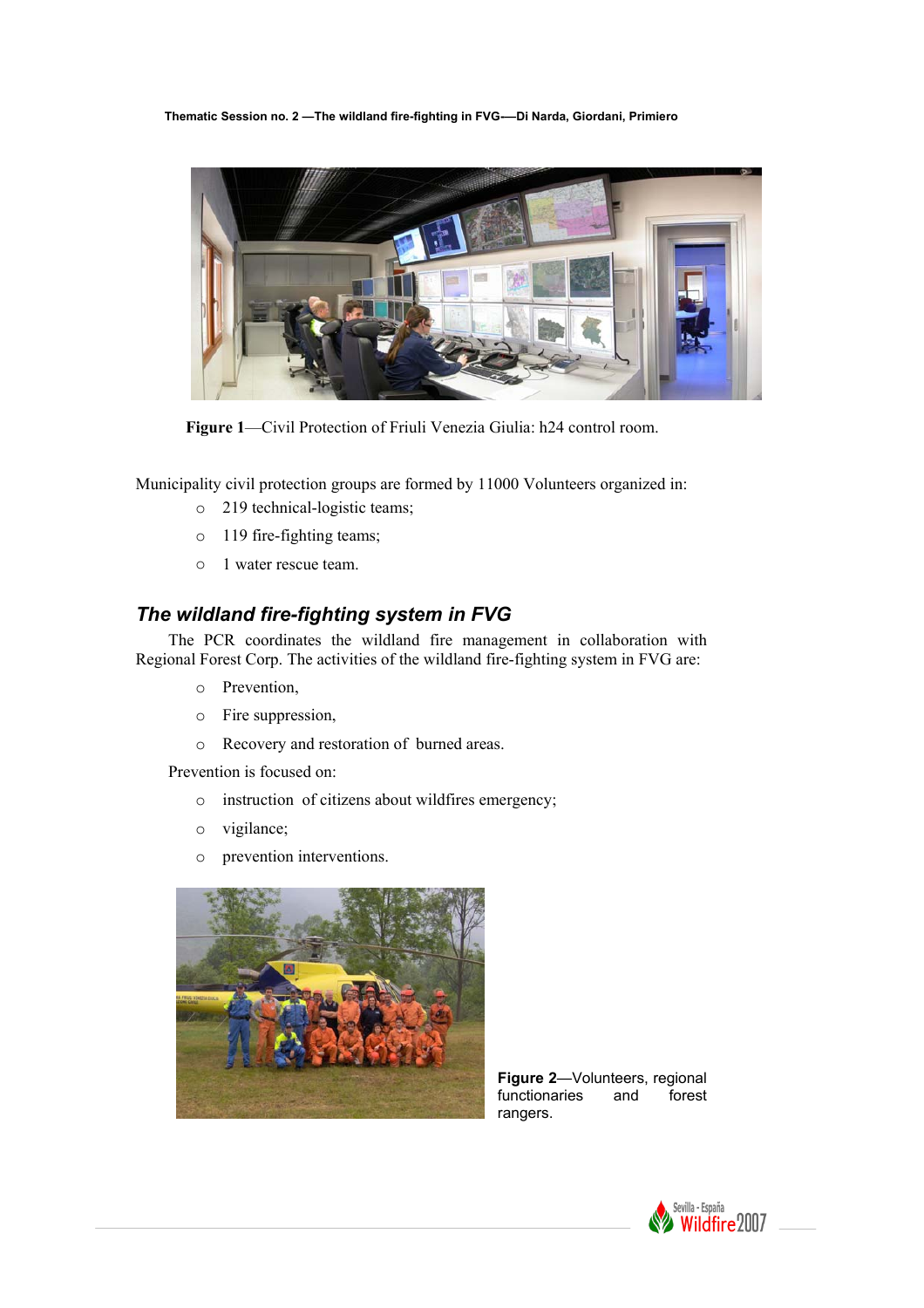The structures involve in wildland fire emergencies are:

- o Operative Center of PCR;
- o Regional Forest Corp;
- o Fire-fighting teams of Municipality civil protection volunteers' groups and fire fighting Associations;
- o Regional Air Service of civil protection;
- o Air Fleet of National Department of Civil Protection coordinate by COAU (Unified Air Operative Center);
- o National fire brigade.





**Figure 3**—Canadair of Air Fleet of National Department of Civil Protection.

**Figure 4**—Helicopter Ecureuil B3 of Regional Air Force.

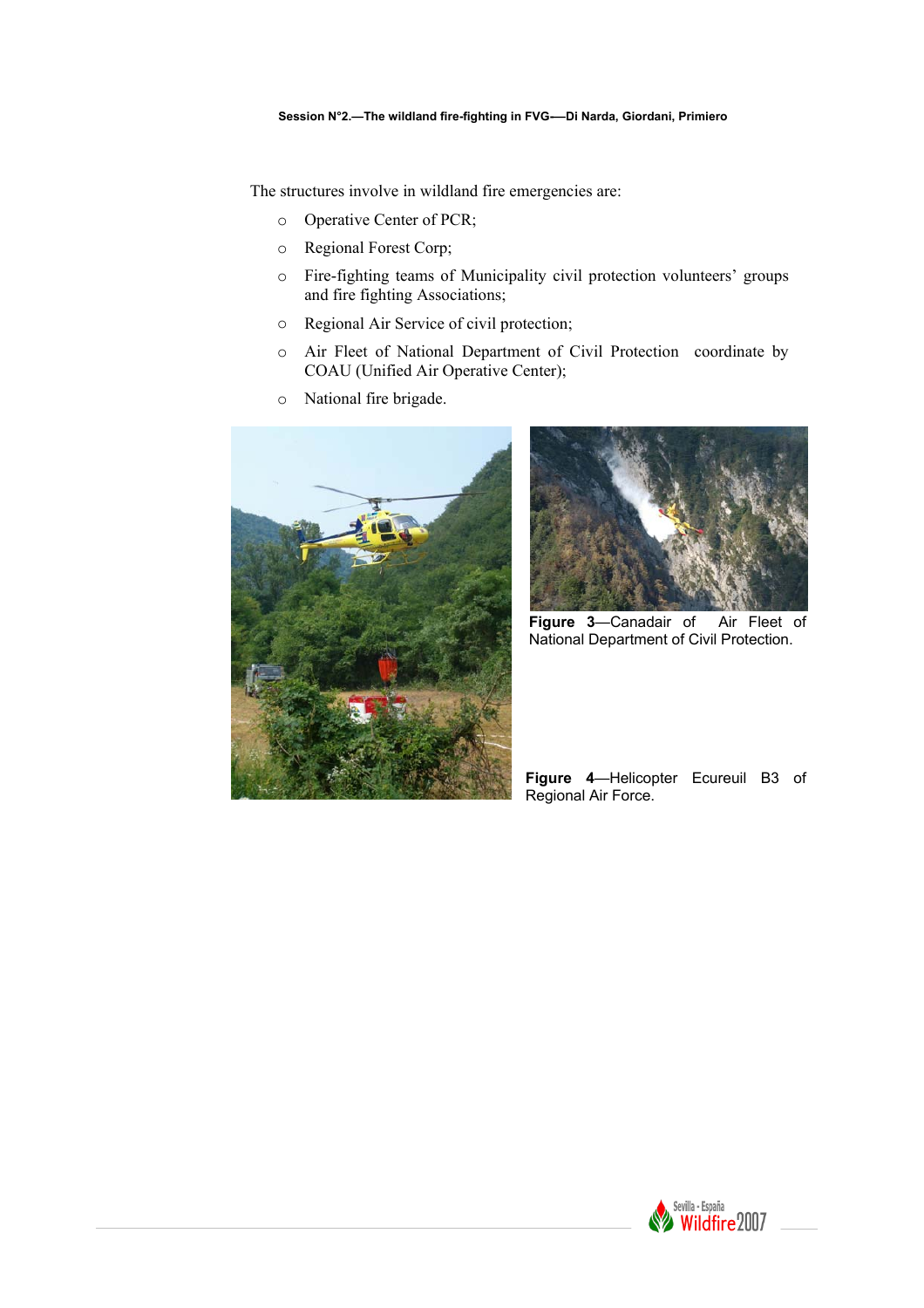#### *Crossborder collaboration*

Friuli Venezia Giulia Region borders with Slovenia and Carinzia (Austria). The borderline is characterized by cross-border rivers, alpine forest in the north and a large karstic area in the south east, also earthquakes are clustered in the cross-border area. This means that emergencies like floods, wildfires and earthquakes in a border region can turn into dangerous problems to environment and citizens of both regions.

Nevertheless, in the recent years a strong need for exchanging data and information has grown. This is a fundamental requirement for the knowledge and comprehension of common regional emergency procedures to be realized with the purpose of risk assessment and civil protection planning.

In this sense, the necessity to underwrite a common agreement for harmonizing the informative systems, integrating and interconnecting the existing national monitoring networks, is fundamental and leads to creation of a cross-border coordinate emergency system.

The Agreements want to help the set up of a cross-border risk management system, joining and harmonising Friuli Venezia Giulia and bordering nations' procedures, for civil defence actions and population safety in both countries.

In this framework the Civil Protection of the Region underwrote on the 18 January 2006 a cross-border cooperation agreement with Republic of Slovenia focused on prevision and prevention of risks and common assistance in emergency situations.

In the common assistance tasks the parts send specialized technicians, volunteers' groups and specific equipments, helicopters, commodities, medical facilities, food and everything needed to guarantee the public safety. In particular, the agreement has a specific part dedicated to common procedures in wild-fires operations.



**Figure 5—**Miran Bogataj (Operative Director of Slovenian civil protection) and Guglielmo Berlasso (Director of civil protection of Friuli Venezia Giulia)